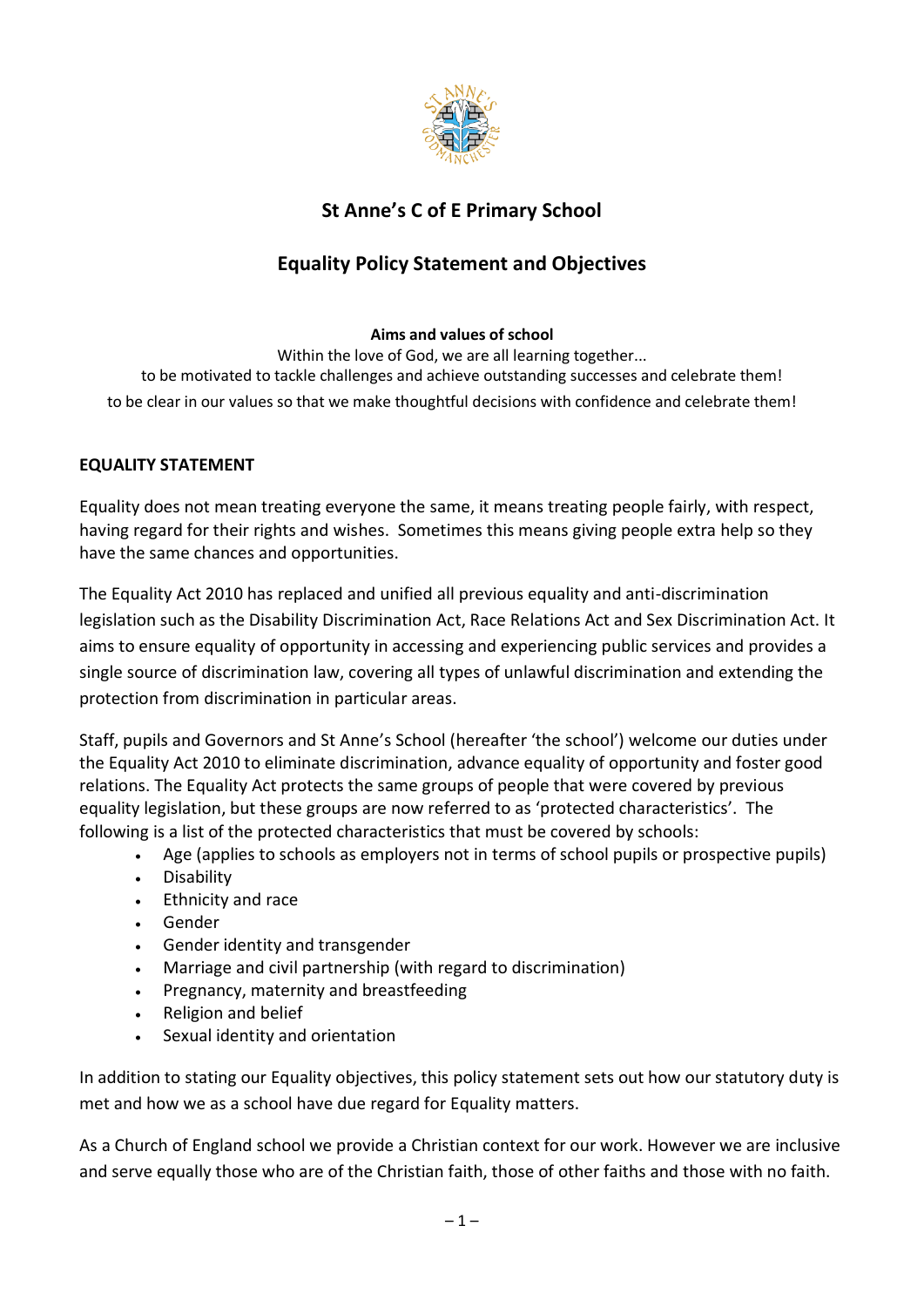In addition under the Race Relations (Amendment) Act 2000 and Home Office Code of Practice on reporting and recording racist incidents (2000) schools are required to record and investigate all racist incidents and to report them to the Local Authority on a regular basis.

## **HOW WE MONITOR EQUALITY**

The Equality Act and the 'Public Sector Equality Duty' that derives from it, require the school to keep and monitor data in order for trends and potential areas of inequality to be identified.

- The school has data on its composition, broken down by year group, ethnicity, gender and English as an additional language and other vulnerable groups as identified by data analysis.
- The school has data on its composition broken down by special educational need.
- The school uses this data to identify inequalities of outcome and participation. This then informs objective setting for achievable and measurable improvements.

## **DOCUMENTATION**

In addition to this statement, the School has policies setting out our compliance with discrimination and equal opportunities legislation as well other areas impacted by the aims of the Equality Act. These policies are maintained by the Governors. We are in the process of incorporating specific statements of the school's responsibilities under the Equality Act into the relevant documents.

There are references to the school's responsibilities under the Equality Act in the minutes of governors meetings and in documentation relating to staff meetings.

# **RESPONSIBILITIES**

The Headteacher has overall responsibility for equalities matters. A member of the governing body has a watching brief for equalities matters.

### **STAFFING**

The school's programme for the continuing professional development (CPD) of staff includes due regard for equalities matters.

There is proper equal opportunities practice in the recruitment and promotion of staff, including support, teaching and administrative staff.

# **BEHAVIOUR AND SAFETY**

There are clear procedures for dealing with bullying and incidents including those deemed to be prejudice-related in the School's Positive Behaviour Policy which embodies the ST ANNE'S SPIRIT, ANTI-BULLYING, PSHE, and INCLUSION policies.

A key aim of parent and pupil surveys is to ensure that pupils feel safe from any kind of bullying.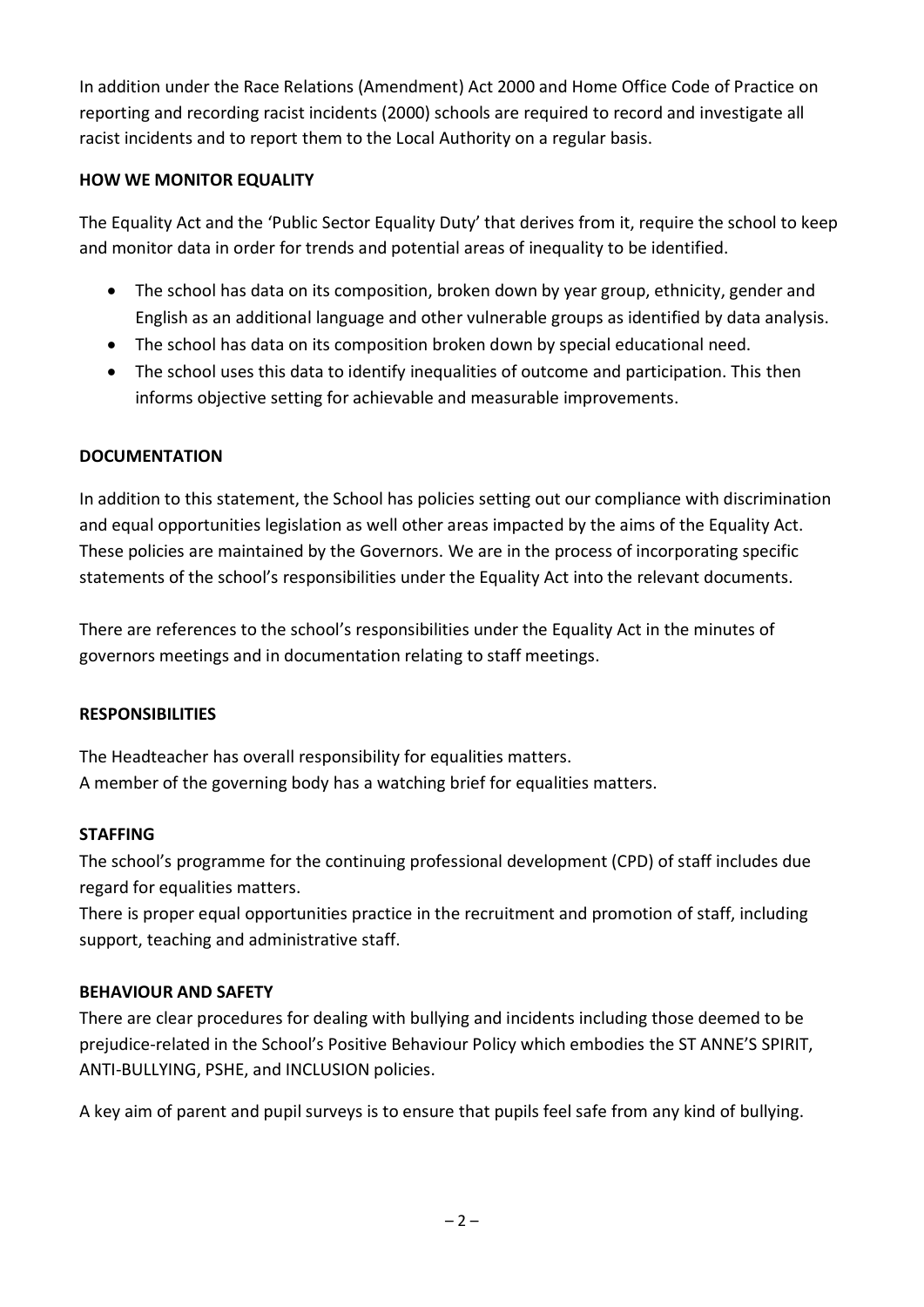## **TEACHING**

Attention is paid to the needs of specific groups of pupils, for example those who are learning English as an additional language. There is extra or special provision for these groups as appropriate. There is coverage in the curriculum of equalities issues, particularly with regard to tackling prejudice and promoting community cohesion and mutual understanding.

There are activities across the curriculum that promote pupils' spiritual, moral, social and cultural development.

In curriculum materials there are positive images of disabled people, of both women and men in non-stereotypical gender roles, and of people from a wide range of ethnic, religious and cultural backgrounds.

### **PARENT INVOLVEMENT**

The school has regular parents' evening as well as parent surveys to help identify any concerns about potential inequality in the school. The school also has procedures for finding out how pupils think and feel about St Anne's and has regard in these for the concerns of the Equality Act.

If a parent considers there to be a breach of this policy they should contact the Headteacher immediately and, if necessary, follow the school's Complaints Procedure.

#### **REPORTING INCIDENTS**

'PRIDE' (Prejudice-Related Incident Data Entry) is the reporting system for settings, schools, academies and other educational establishments where racist, homophobic and disability-related incidents are reported.

The site can be accessed via: [https://pride.learntogether.org.uk](https://pride.learntogether.org.uk/) 

In common with all schools, St Anne's has obligations under UK law to report and record any incident relating to one or more of the 9 protected characteristics.

If anyone believes an incident to be discriminatory against one of the 9 protected characteristics, it will be recorded and investigated as such, however minor it may seem.

All incidents, whether they involve children or adults, will be recorded whether or not those responsible intended their behaviour to be discriminatory. It should also be noted that an incident does not necessarily have a victim.

#### SPECIFIC RESPONSIBILITIES

In our school we all take responsibility for promoting equality, but the following have specific responsibilities:

The governing body will seek to ensure that the school complies with equalities legislation and that this policy and its procedures are implemented. This will form part of the monitoring area for the 'Equalities Governor'.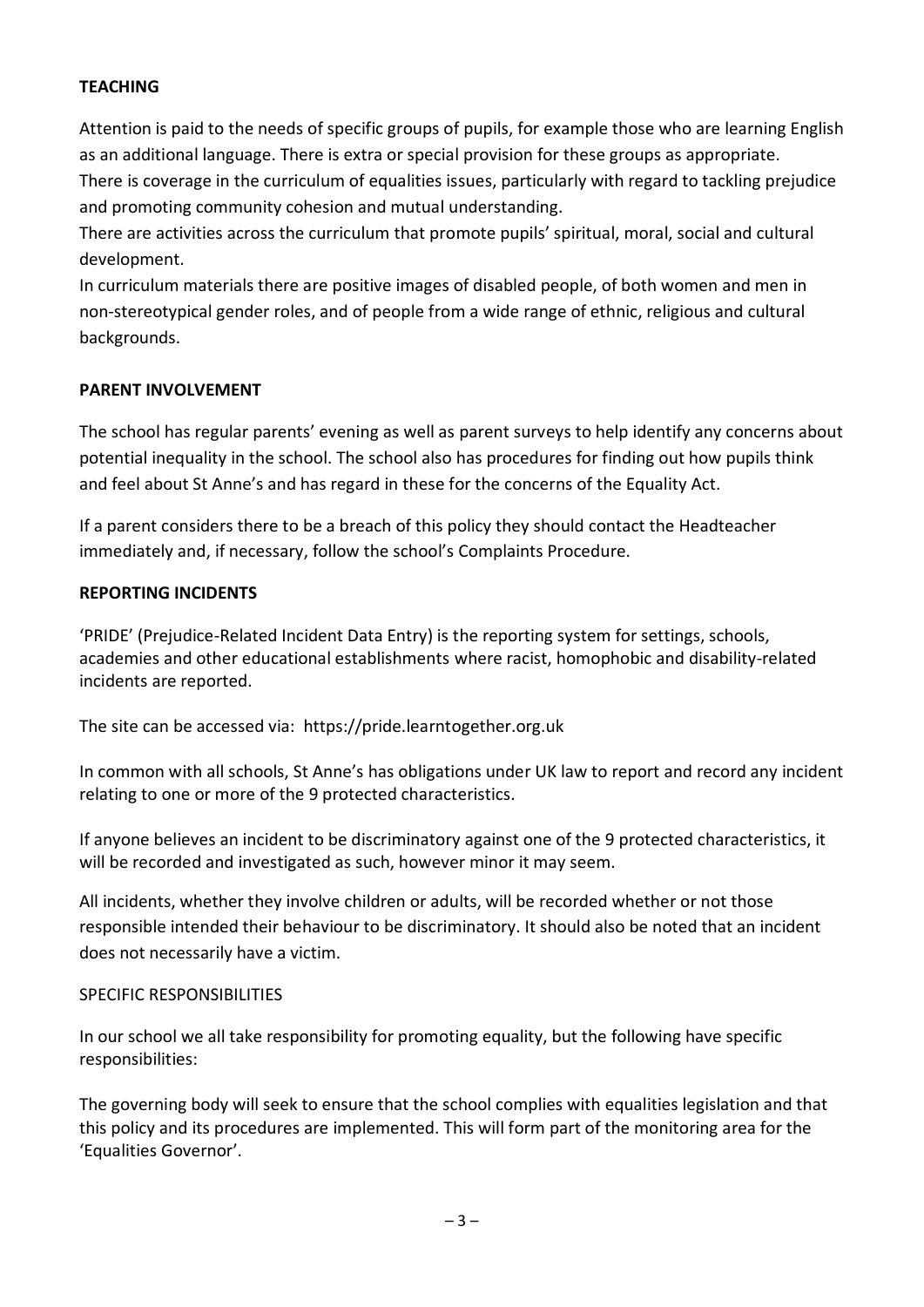The headteacher too, along with the governing body, will see that the policy and its procedures are implemented, that staff are aware of their responsibilities that staff receive appropriate training and support in putting the policy into practice, and that disciplinary action is taken against staff or pupils who discriminate.

All staff will deal with incidents in accordance with school procedures, and will know how to challenge bias and stereotyping. They will not discriminate on any grounds.

Teaching staff will offer full curriculum access to pupils from all protected characteristic groups, and will promote equality.

Visitors and contractors will be expected to comply with the school's equality policy.

# **PROCEDURE IN THE EVENT OF AN INCIDENT**

Parents/carers will be contacted if their child is involved in any way in an alleged incident that is possibly involves discrimination against one of the 9 protected characteristics and they will be kept informed of the progress and outcome of any investigation.

Any incident that is alleged or perceived to be discriminatory will be recorded and if, following investigation, it is concluded that it is not discriminatory, this outcome will be noted on both the school record of the incident and the report that is submitted to the Local Authority.

Termly reports of incidents on the Local Authority PRIDE (Prejudice-Related Incident Data Entry) will not identify individuals, but this information will be kept at school level, in line with other records on behaviour and incidents of bullying.

The school will seek advice from Cambridgeshire Race Equality and Diversity Service (CREDS) as and when required and parents/carers may also discuss any concerns regarding incidents with the Service.

All incidents are investigated by the headteacher. Incidents are recorded in the Behaviour or Parent file depending on the source of the incident. The headteacher reports to the governing body and the LA on the number of incidents, the prevailing trends, and how the issues have been dealt with.

All pupils, parents and staff are aware of our procedures for dealing with discriminatory incidents, and all staff are trained to deal firmly, consistently and effectively with such incidents.

Victims of harassment will be supported by the school and, where appropriate, we will seek the support of external agencies.

# **MONITORING AND REVIEW**

Each priority in the School Development Plan will be compliant with this policy. This makes it possible for the governing body to monitor the impact of the work to promote equality that has been done by the school.

We have a rolling programme of policy review; this policy carries specific annual objectives so it will be reviewed every 12 months in time for the new academic year.